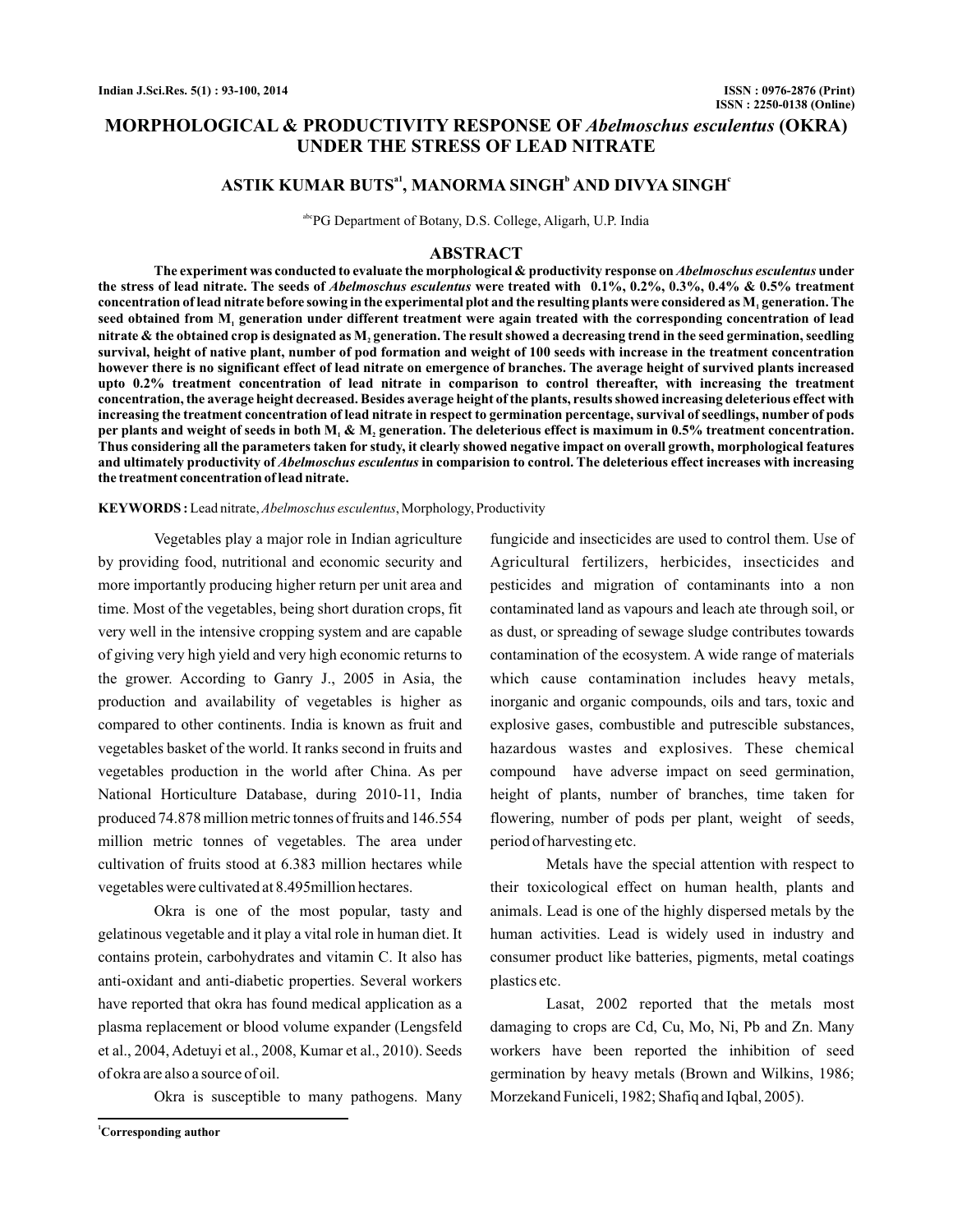#### **BUTS ET AL. : MORPHOLOGICAL & PRODUCTIVITY RESPONSE OF Abelmoschus esculentus (OKRA) UNDER ...**

Muhammad, Shafique et al., 2008 reported the effect of lead and cadmium on the germination and seedling growth of Leucaena leucocephala and its tolerance.

Pandit and Prasanna, 1999 reported reduction of germination and inhibition of root and body development on Sorghum bicolour L. exposed to different concentration of cadmium.

Chandra Shekar et al., 2011 reported that lower concentration of Cd treatment showed enhanced percentage of germination, survival percentage, plant height, root length, early flowering, more pollen viability, increase in total chlorophyll content but the higher concentration of cadmium treatments showed inhibitory effect in Lycopersicom esculentus Mill.

Vijaya ragavan et al., 2007 determined the inhibitory effects of some heavy metals  $(CdCl<sub>2</sub>, CuSO<sub>4</sub>,$ PbCl<sub>2</sub>, HgCl<sub>2</sub>) on *Miscanthus* species. The same pattern of response was noticed in the case of Raphanus sativus L. due to cadmium treatment.

Buts et. al., 2011 reported that lead nitrate treatment showed decrease in percentage of germination, survival percentage, plant's height and pod formation.

The present study was under taken to evaluate the effect of lead nitrate on growth and development of okra (Abelmoschus esculentus) during their whole life cycle in field condition upto two generation. Parameters taken for study are seed germination, plant's height, number of branches, time taken for initiation of flowering, number of pods per plants, period of harvesting & weight of seeds in  $M_1 \& M_2$  generations.

## **MATERIALSAND METHODS**

Okra is an important member of the family Malvaceae with  $2n=8x=72$  to 144 chromosomes and is polyploid in nature. The seeds of *Abelmoschus esculentus* were purchased from Saac Sabji Anusandhan Kendra, Kanpur. Healthy seeds of equal size & shape were selected for treatment with lead nitrate . lead nitrate is the white or colourless translucent crystals, d -4.53, poisonous ,one g. dissolve in 2 ml Cold water, in 0.75 ml. boiling water, in 2500 ml. absolute alcohol, in 75 ml. absolute methanol,

insoluble in concentrate  $HNO<sub>3</sub>$ . The aqueous solution is slightly acidic. Before sowing of seeds in the experimental plots, seeds were soaked overnight in distilled water. Then soaked 100 seeds were placed in each petridishes containing concentration of 0.1%, 0.2%, 0.3%, 0.4%, & 0.5% of lead nitrate for 6 hours in the laboratory and after treatment these seeds were allowed to germinate in petri-dishes lined with filter paper and cotton wools. After radicle emergence, they were sown in experimental field under controlled conditions. 100 seeds soaked in distilled water for overnight were sown in experimental field as control. The seeds were shown in lines keeping a distance between rows is 75-80 cm. Rows in east-west direction that will best capture the sunlight. Distance between rows will provide space for ease in movement during spraying, side dressing and harvesting. On the contrary, in the field, the emergence of hypocotyls and cotyledons above the surface of the soil had been taken as an index of germination. Arrangement was made for regular operation and irrigation. Neither chemical nor other fertilizers were used. This was done to avoid confusion. In the field, seeds were shown in the first week of July and final harvesting was done during the period of November. In between the above periods morphological characters were studied with respect to plant height, date of first flowering, number of pods per plants etc.

The seeds were collected after harvesting and stored in glass containers separately with specific symbols  $\&$  considered as  $M<sub>1</sub>$  generation. Weight of hundred seeds was taken separately obtained from control as well as treated plants and seed quality was also observed. The stored seeds of  $M<sub>1</sub>$  generation were again treated with the corresponding concentration i.e.  $0.1\%$ ,  $0.2\%$ ,  $0.3\%$ ,  $0.4\%$ and 0.5% of chemical taken for study by the same methods as mentioned above for  $M<sub>1</sub>$  generation and sown in the prepared field. Now this second generation was considered as  $M_2$  generation. The morphological as well as reproductive characters were observed like  $M<sub>1</sub>$  generation. The phenotypic variability and their frequencies were collected & finally the rate of induced variability of quantitative characters in  $M<sub>1</sub>$  and  $M<sub>2</sub>$  generations were calculated.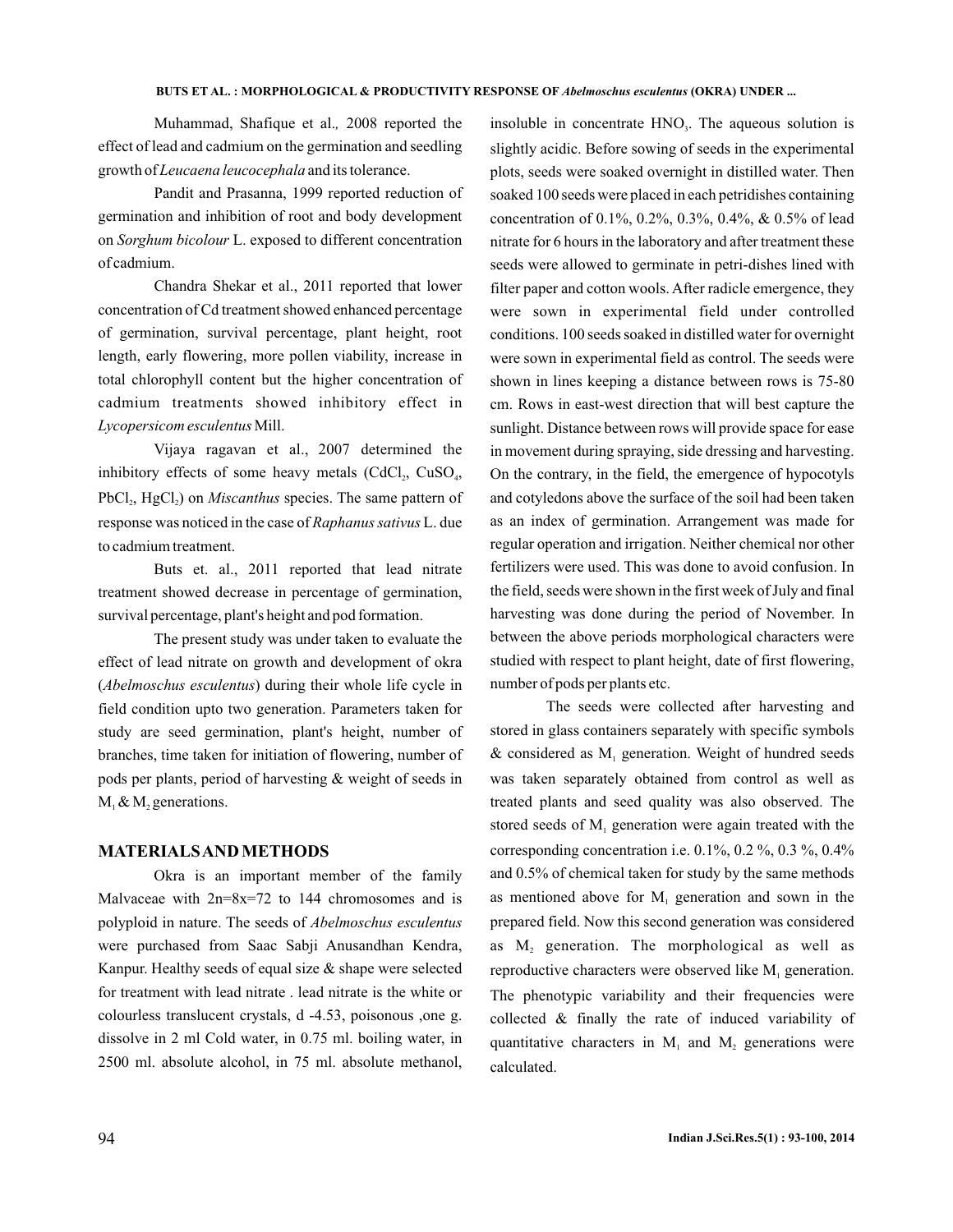# **RESULTSAND DISCUSSION**

The results obtained in the present study have been shown in table 1  $&$  2 and figure 1. (A-E) and expressed together with the discussion in separate heading as under:-

#### **Effect of Lead Nitrate on seed germination**

In  $M<sub>1</sub>$  generation, the average seed germination of Azad bhindi-1 are 88%, 82%, 78%, 72% & 72% in 0.1%, 0.2%, 0.3%, 0.4% & 0.5% treatment concentration respectively in comparison to 90% under control.

In  $M_2$  generation, the average seed germination of Azad bhindi-1 are 86%, 82%, 80%, 80% & 70% in 0.1%, 0.2%, 0.3%, 0.4% & 0.5% concentration of lead nitrate respectively in comparison to 100% under control.

Therefore, the data showed that Lead nitrate adversely affect the seed germination in both generations of Azad bhindi-1. The reduction in seed germination is gradual as per increase in concentration of lead nitrate. Seed germination was inversely related to the treatment

Table 1: Quantitative characters of *Abelmoschus esculentus* under the stress of lead nitrate

| Treatment<br>Lead<br>nitrate | Germination<br>$(\frac{9}{0})$ in field | Seedling<br>survival $(\% )$<br>in field | Height of<br>native<br>plants(m)<br>$(\pm S.D.)$ | No.of<br>branches<br>per<br>plant | Days<br>taking 1 <sup>st</sup><br>flowering | Period<br>of<br>harvesting | No.of<br>pod<br>per<br>plants<br>$(\pm S.D.)$ | Weight of<br>100<br>seeds(gram)<br>$(\pm S.D.)$ |
|------------------------------|-----------------------------------------|------------------------------------------|--------------------------------------------------|-----------------------------------|---------------------------------------------|----------------------------|-----------------------------------------------|-------------------------------------------------|
| Control                      | 90                                      | 84                                       | 1.2<br>$\pm 0.16$                                | Nil                               | 48-55                                       | 56-113                     | 18.1<br>$\pm 3.36$                            | 5.384<br>$\pm 0.09257$                          |
| 0.1%                         | 88                                      | 80                                       | 1.36<br>$\pm 0.21$                               | <b>Nil</b>                        | 48-55                                       | 56-113                     | 15.3<br>$\pm 2.21$                            | 5.143<br>$\pm 0.25923$                          |
| 0.2%                         | 82                                      | 80                                       | 1.31<br>$\pm 0.30$                               | <b>NIL</b>                        | 48-55                                       | 56-113                     | 14.53<br>$\pm 2.81$                           | 5.309<br>$\pm 0.1623$                           |
| 0.3%                         | 78                                      | 74                                       | 1.21<br>$\pm 0.31$                               | N <sub>il</sub>                   | 48-55                                       | 56-113                     | 13.35<br>$\pm 1.84$                           | 5.171<br>$\pm 0.5718$                           |
| 0.4%                         | 72                                      | 70                                       | 1.16<br>$\pm 0.11$                               | <b>Nil</b>                        | 50-57                                       | 59-113                     | 12.35<br>$\pm 1.30$                           | 5.140<br>$\pm 0.25923$                          |
| 0.5%                         | 72                                      | 65                                       | 1.11<br>$\pm 0.15$                               | <b>Nil</b>                        | 50-57                                       | 59-113                     | 10.05<br>$\pm 1.26$                           | 4.630<br>$\pm 0.26378$                          |

**M<sub>1</sub>** GENERATION

| Treatment<br>Lead<br>nitrate | Germination<br>$(\frac{9}{0})$ in field | Seedling<br>survival $(\%)$<br>in field | Height of<br>native<br>plants(m)<br>$(\pm S.D.)$ | No.of<br>branches<br>per<br>plant | Days<br>taking 1 st<br>flowering | Period<br>of<br>harvesting | No.of pod<br>per plants<br>$(\pm S.D.)$ | Weight of<br>100<br>seeds(gram)<br>$(\pm S.D.)$ |
|------------------------------|-----------------------------------------|-----------------------------------------|--------------------------------------------------|-----------------------------------|----------------------------------|----------------------------|-----------------------------------------|-------------------------------------------------|
| Control                      | 100                                     | 80                                      | 1.1                                              | Nil                               | 48-55                            | 57-120                     | 18.42                                   | 5.346                                           |
|                              |                                         |                                         | $\pm 0.13$                                       |                                   |                                  |                            | $\pm 3.14$                              | $\pm 0.10995$                                   |
| $0.1\%$                      | 86                                      | 80                                      | 1.22                                             | Nil                               | 48-55                            | 57-120                     | 16.39                                   | 5.226                                           |
|                              |                                         |                                         | $\pm 0.17$                                       |                                   |                                  |                            | $\pm 4.30$                              | $\pm 0.06745$                                   |
| $0.2\%$                      | 82                                      | 78                                      | 1.16                                             | Nil                               | 48-55                            | 61-120                     | 15.66                                   | 5.176                                           |
|                              |                                         |                                         | $\pm 0.15$                                       |                                   |                                  |                            | $\pm 2.68$                              | $\pm 0.04733$                                   |
| $0.3\%$                      | 80                                      | 74                                      | 1.10                                             | Nil                               | 52-59                            | 61-120                     | 14.74                                   | 5.053                                           |
|                              |                                         |                                         | $\pm 0.11$                                       |                                   |                                  |                            | $\pm 3.33$                              | $\pm 0.21128$                                   |
| $0.4\%$                      | 80                                      | 72                                      | 1.0                                              | Nil                               | 52-59                            | 61-113                     | 13.44                                   | 4.684                                           |
|                              |                                         |                                         | $\pm 0.11$                                       |                                   |                                  |                            | $\pm 2.44$                              | $\pm 0.06535$                                   |
| 0.5%                         | 70                                      | 66                                      | 0.95                                             | Nil                               | 52-59                            | 57-120                     | 11.6                                    | 4.405                                           |
|                              |                                         |                                         | $\pm 0.12$                                       |                                   |                                  |                            | $\pm 2.11$                              | $\pm 0.11198$                                   |

#### **M<sub>2</sub> GENERATION**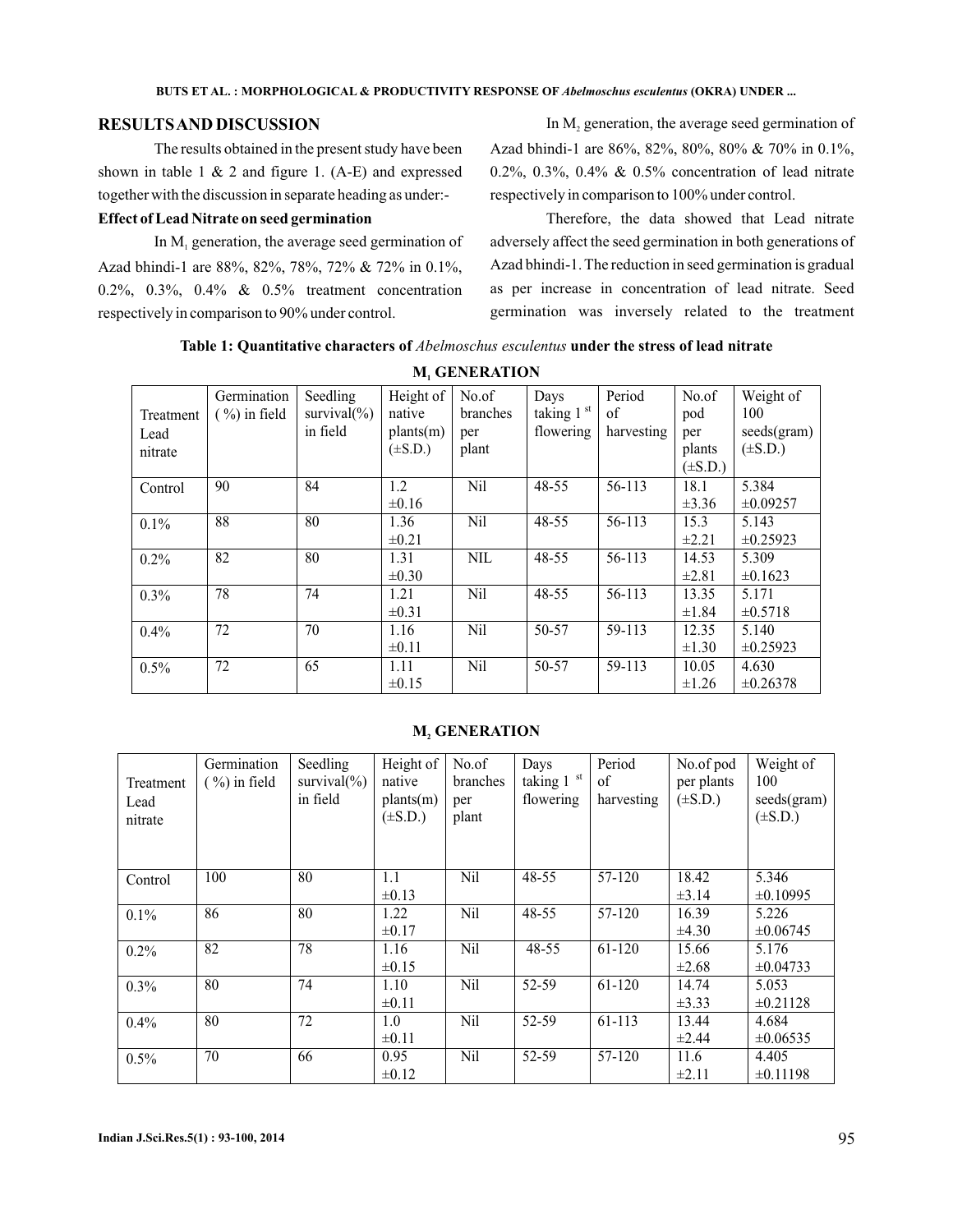

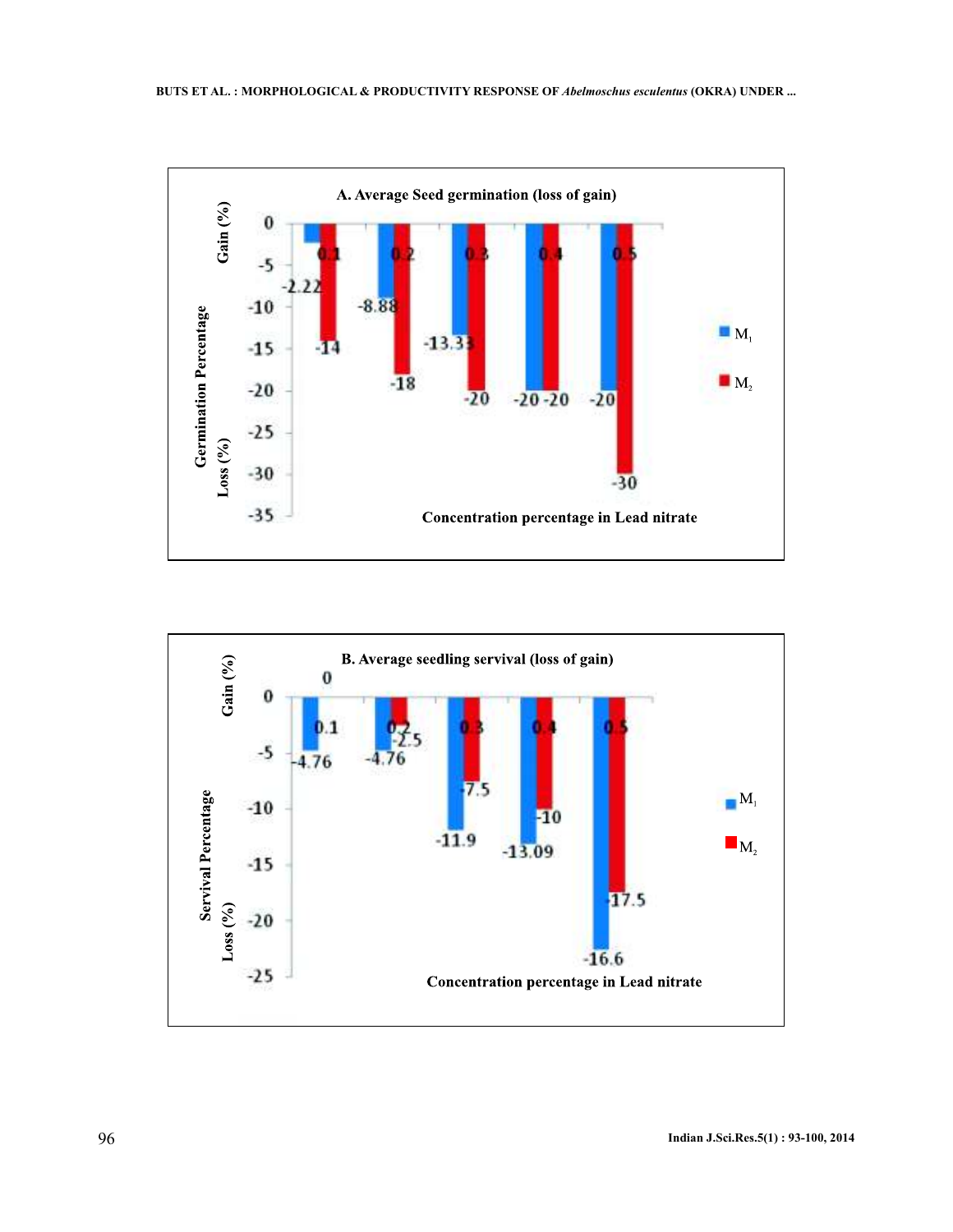

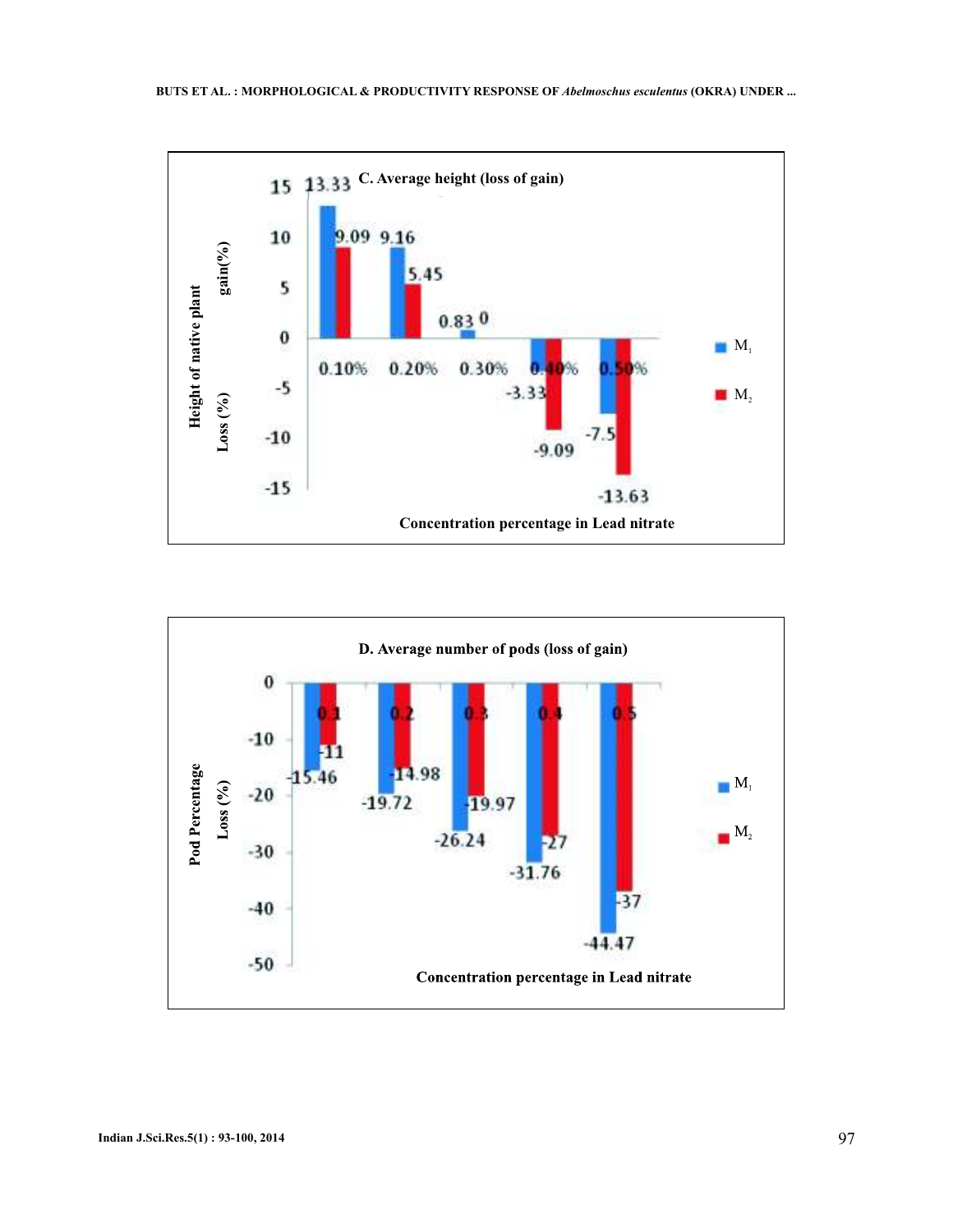

Figure 1 : (A-E): Percentage loss or gain in respect to control in  $\mathbf{M}_1$  &  $\mathbf{M}_2$  generation in Lead nitrate treated **variety Azad bhindi-1** *Abelmoschus esculentus*

concentrations of lead nitrate. This finding is similar to the finding of Buts et al., 2011 in Lens esculentus(Lentil).

# **Effect of lead nitrate on seedling survival**

In  $M<sub>1</sub>$  generation, the average seedling survival of Azad bhindi-1 are 80%, 80%, 74%, 70% & 65% in 0.1%, 0.2%, 0.3%, 0.4%, & 0.5% treatment concentration respectively in comparison to 84% under control.

In  $M_2$  generation, the average seedling survival of Azad bhindi-1 are 80%, 78%, 74%, 72% & 66% in 0.1%, 0.2%, 0.3%, 0.4%, & 0.5% treatment concentration respectively in comparison to 100% under control.

Therefore the above finding showed that the percentage of seedling survival were inversely proportional to the concentration of Lead nitrate. There was a reduction in the percentage of seedling survival at low concentration in comparison to the control but it was much pronounced at higher concentration of lead nitrate in both generations of Azad bhindi-1.

#### **Effect of Lead nitrate on Plant height**

Plant height was recorded at the time of maturity on earlier tagged all plants in each treatment. The height was measured from ground level to the point of peduncle and expressed in meter.

In  $M<sub>1</sub>$  generation, the average plant height of Azad bhindi-1 are 1.36m, 1.31m, 1.21m, 1.16m & 1.11m in 0.1%, 0.2%, 0.3%, 0.4% & 0.5% concentration respectively in comparison to 1.2m under control.

In  $M_2$  generation, the average plant height of Azad bhindi-1 are 1.22m, 1.16m, 1.10m,1.0m & 0.95m in 0.1%, 0.2%, 0.3%, 0.4% & 0.5% treatment concentration respectively in comparison to 1.12m under control.

Thus, there is an increase in the average height with 13.33%, 9.16% & 0.83% in  $M_1$  generation under the stress of  $0.1\%, 0.2\%$  &  $0.3\%$  treatment concentration respectively while it is  $9.09\% \& 5.45\%$  in M<sub>2</sub> generations respectively in 0.1% & 0.2% treatment concentration treated plants respectively in comparison to control. But thereafter with increasing the concentration treatment the height decreases. The maximum percentage decrease in height was observed in 0.5% treatment concentration which is 7.5% & 13.63% in  $M_1 \& M_2$  generations respectively.

Therefore, above findings are similar to the findings of Sana Choudhary et al., 2010, who observed that the higher concentrations of lead nitrate significantly reduced plant height in Trigonellafoenum-graecum L.

Morphological analysis of  $M_1$  &  $M_2$  generation of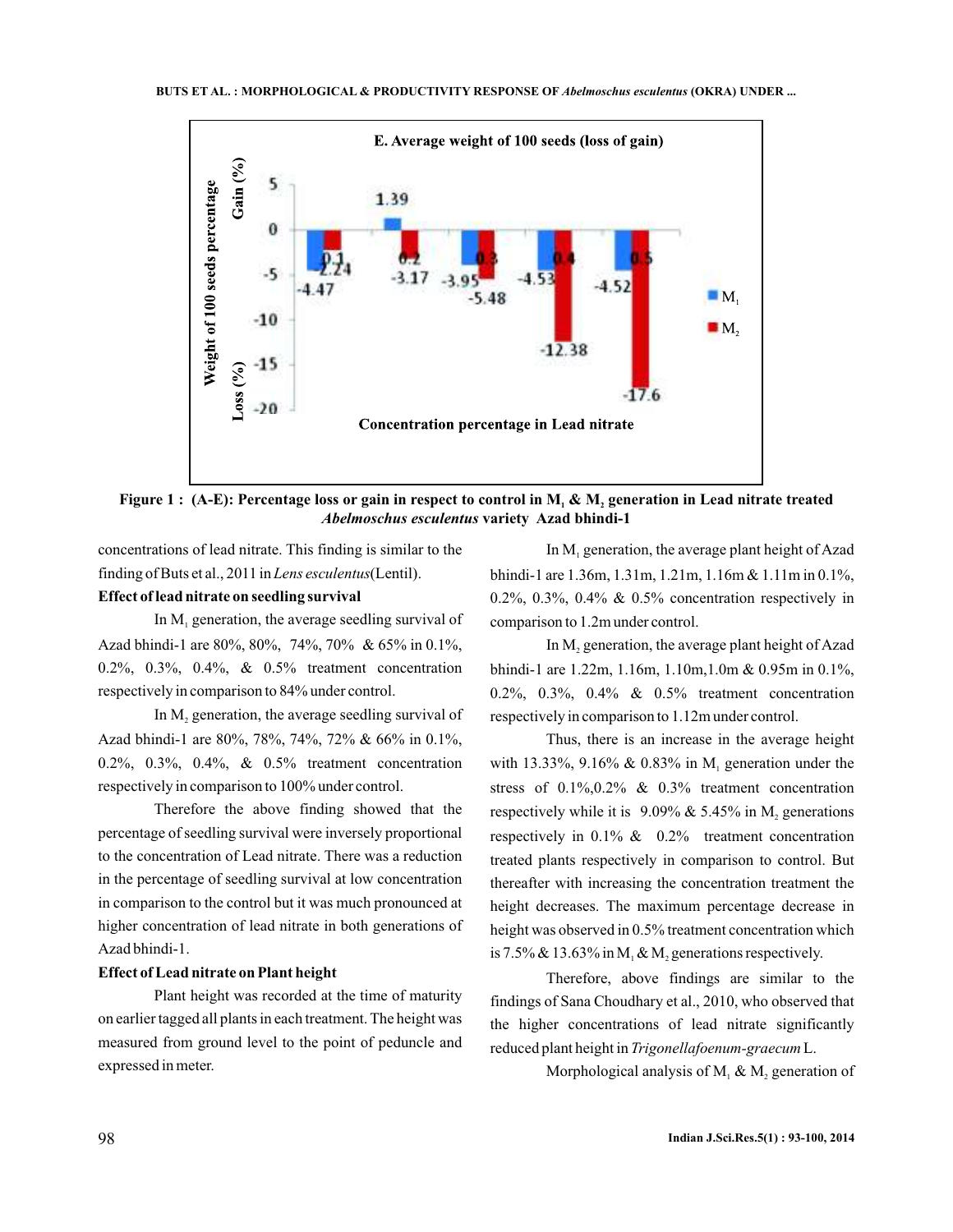Azad bhindi-1 plants showed that plant height was reduced in the treated population as compared to control.

## **Effect of Lead nitrate on Number of branches**

Lead nitrate does not induce any branching in Azad bhindi-1.

# **Effect of Lead nitrate on First flowering**

Initiation of first flowering is delayed for 3 days at 0.4% & 0.5% treatment concentration of lead nitrate in M1 generation but in case of M2 generation, flowering is delayed for 4 days at 0.2%, 0.3% & 0.4% concentration of lead nitrate.

Therefore, although there is no effect in the initiation of flowering at lower treatment concentration  $(0.1\%, 0.2\% \& 0.3\%)$ . This finding is similar to the earlier finding of Buts et al., 2011) in *Lens esculentus* (Lentil). But at higher treatment concentration, flowering is delayed.

# **Effect of Lead nitrate on Harvesting**

In  $M_1 \& M_2$  generation, the period of harvesting is 56-113 in 0.1%, 0.2% & 0.3% concentration same with the control but with increase in the concentration the period of harvesting delayed 3 -4 days in comparison to control.

Thus the delayed in the period of harvesting is not much significant in both generations in treatment concentration taken for study.

#### **Effect of Lead Nitrate on Number of pods**

In  $M<sub>1</sub>$  generation, the average number of pod per plant ofAzad bhindi-1 are 15.3, 14.53, 13.35, 12.35 & 10.05 in 0.1%, 0.2%, 0.3%, 0.4% & 0.5% treatment concentration respectively in comparison to 18.1 under control.

In  $M_2$  generation, the average number of pod per plant ofAzad bhindi-1 are 16.39, 15.66, 14.74, 13.44 & 11.6 in 0.1%, 0.2%, 0.3%, 0.4% & 0.5% treatment concentration respectively in comparison to 18.42 under control.

The above data clearly indicate a decrease of 15.46%, 19.72%, 26.24%, 31.76% & 44.47% in 0.1%, 0.2%, 0.3%, 0.4% & 0.5% treatment concentration in  $M_1$ generation under the stress of lead nitrate. Similarly, there is a decrease in the average number of pods per plant are 11%, 14.08%, 19.97%, 27% & 37% in 0.1%, 0.2%, 0.3%, 0.4% & 0.5% treatment concentration respectively in  $M_2$ generation.

Thus, with increasing the treatment concentration of lead, the average number of pods per plant decreases which is maximum in 0.5% treatment concentration. Besides it also indicate towards the development of tolerance in  $M_2$  generation in comparison to  $M_1$  generation in corresponding treatment concentration.

Thus there is a significant decrease in yield with increasing the concentration of lead nitrate in comparison to control (Buts et al., 2006 in broad bean and Buts et al., 2011 in Lentil) .

#### **Effect of Lead nitrate on weight of 100 seeds**

In  $M<sub>1</sub>$  generation, the average weight of 100 seed of Azad bhindi-1 are 5.143gm, 5.309gm, 5.171gm, 5.140gm & 4.630gm in 0.1%, 0.2%, 0.3%, 0.4% & 0.5% treatment concentration respectively in comparison to 5.384gm under control.

In  $M<sub>2</sub>$  generation, the average weight of 100 seed of Azad bhindi-1 are 5.226gm, 5.176gm, 5.053gm, 4.684gm & 4.405gm in 0.1%, 0.2%, 0.3%, 0.4% & 0.5% treatment concentration respectively in comparison to 5.346gm under control.

Thus, the weight of seeds also showed reducing trends with increasing the treatment concentration in both  $M_1$  &  $M_2$  generations. The maximum reduction in weight observed were 14% & 17.6% in  $M_1$  &  $M_2$  generation respectively in 0.5% treatment concentration.

Therefore the data showed the reduction of weight with increase of concentration for treatment in both generations of Azad bhindi-1. The 0.4% & 0.5% treatment concentration have comparatively more deleterious effect on weight of seeds.

In the present studies it is observed that lead nitrate @ 0.5% concentration has more deleterious effect on Abelmoschus esculentus variety azad bhindi-1 in comparison to control. Increase in the concentration of lead nitrate for treatment increase the deleterious effect on the germination, height of native plant and formation of pods per plant. But the lead nitrate does not induce the branches in any treatment concentration. However it is clear that the germination percentage, pod formation & weight of seeds decrease with increase in treatment concentration of lead